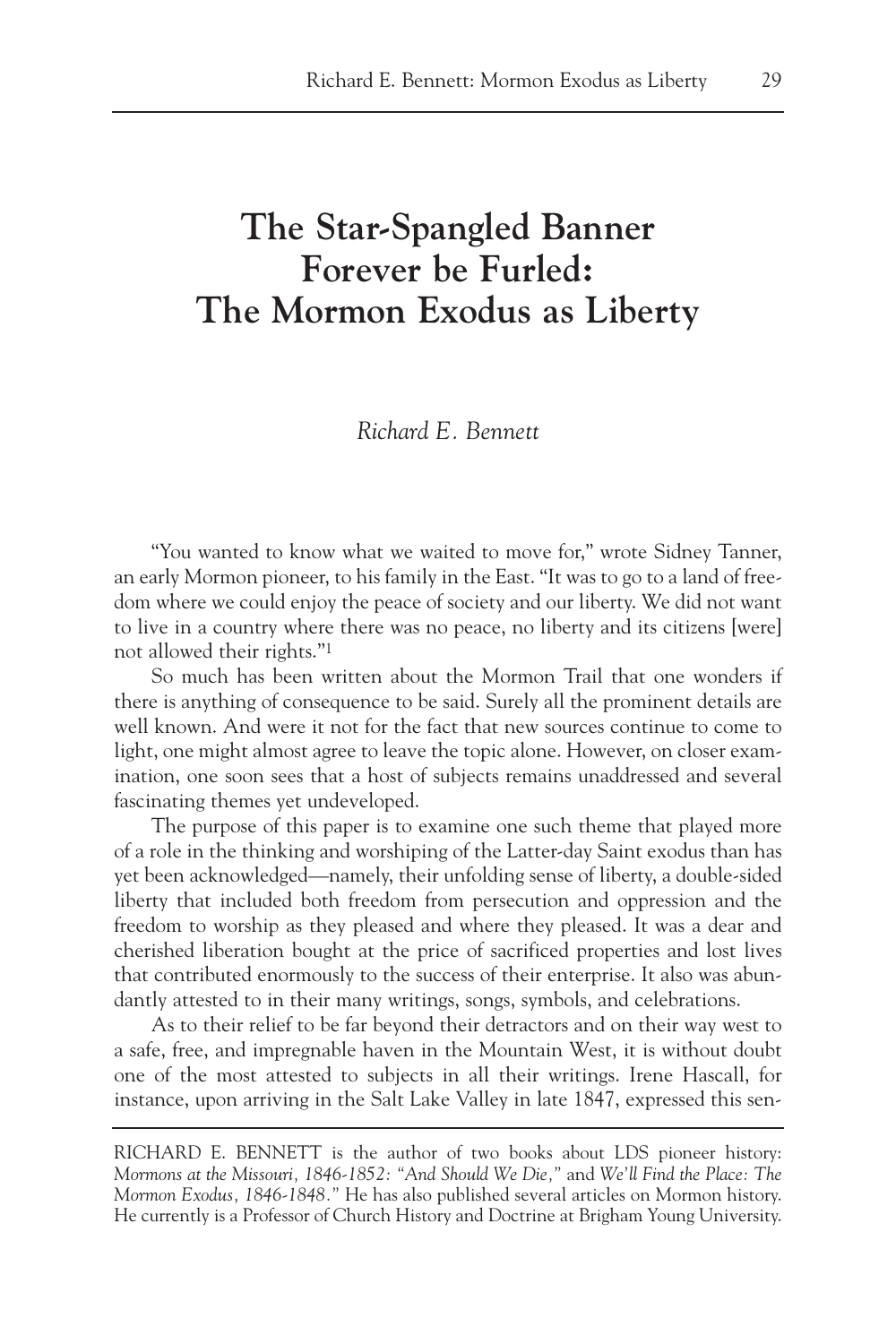timent as well as anyone:

This is our place of residence. It is in the midst of the Rocky Mountains surrounded on every side by impassable mountains and just one passage in and another on the west side which will not take much labor to stop an army of ten thousand. Now let the mobbers rage. The Lord has provided this place for us and if we are faithful the trouble and calamities of the Gentile nation will not harm. When all is past, we will step forth from our hiding place, the secret chamber spoken of in the Bible. I wish you would come and stay with us. You would, if you could see the future.2

Hascall's letter is indicative of the bitter-sweet attitude of many of the Saints. On the one hand, she can scarcely hide her excitement in finding longsought safety and a place for refuge from past oppression. On the other, she speaks of dire forebodings and dark expectations, if not of revenge then of a certain sorrowful warning of impending calamity upon the America that drove them out.

Surely there would be a price to pay. From almost the very beginning of Mormonism, Latter-day Saint scripture had warned of pending calamities and pestilences prior to the second coming and millennial reign of Christ. As early as March 1829, one of Joseph Smith's earliest revelations had warned of "a desolating scourge [that] shall go forth among the inhabitants of the earth, and shall continue to be poured out from time to time, if they repent not, until the earth is empty, and the inhabitants thereof are consumed away and utterly destroyed by the brightness of my coming."3

This theme of collective hurt, of almost Old Testament style wrath upon their enemies, may well have been a carryover from earlier Missouri persecutions that came to the fore shortly after the martyrdom, reaching a crescendo pitch by the time of their leaving for the West. Along with references to freedom and liberty, their diaries are replete with condemnation, warning, and expectation of imminent premillenial judgment and wrath. Wrote Brigham Young just prior to leaving Winter Quarters for the West:

The whisperings of the Spirit to us have invariably been of the same import, to depart, to go hence, to flee into the mountains, to retire to our strongholds that we may be secure in the visitation of the judgments that must pass upon this land, that is crimsoned with the blood of Martyrs; and that we may be hid, as it were, in the clefts of the rocks, and in the hollows of the land of the Great Jehova, while the guilty land of our fathers is purifying by the overwhelming scourge.4

How much of such talk was mere rant and rave is difficult to decipher. Certainly "Brother Brigham" was skilled at using whatever argument he could to draw his people out into an unknown and forbidding wilderness. If somehow that unknown could be made to appear safer than the familiar, so much the better. Whatever the case, writer after writer picked up on the point until, in truth,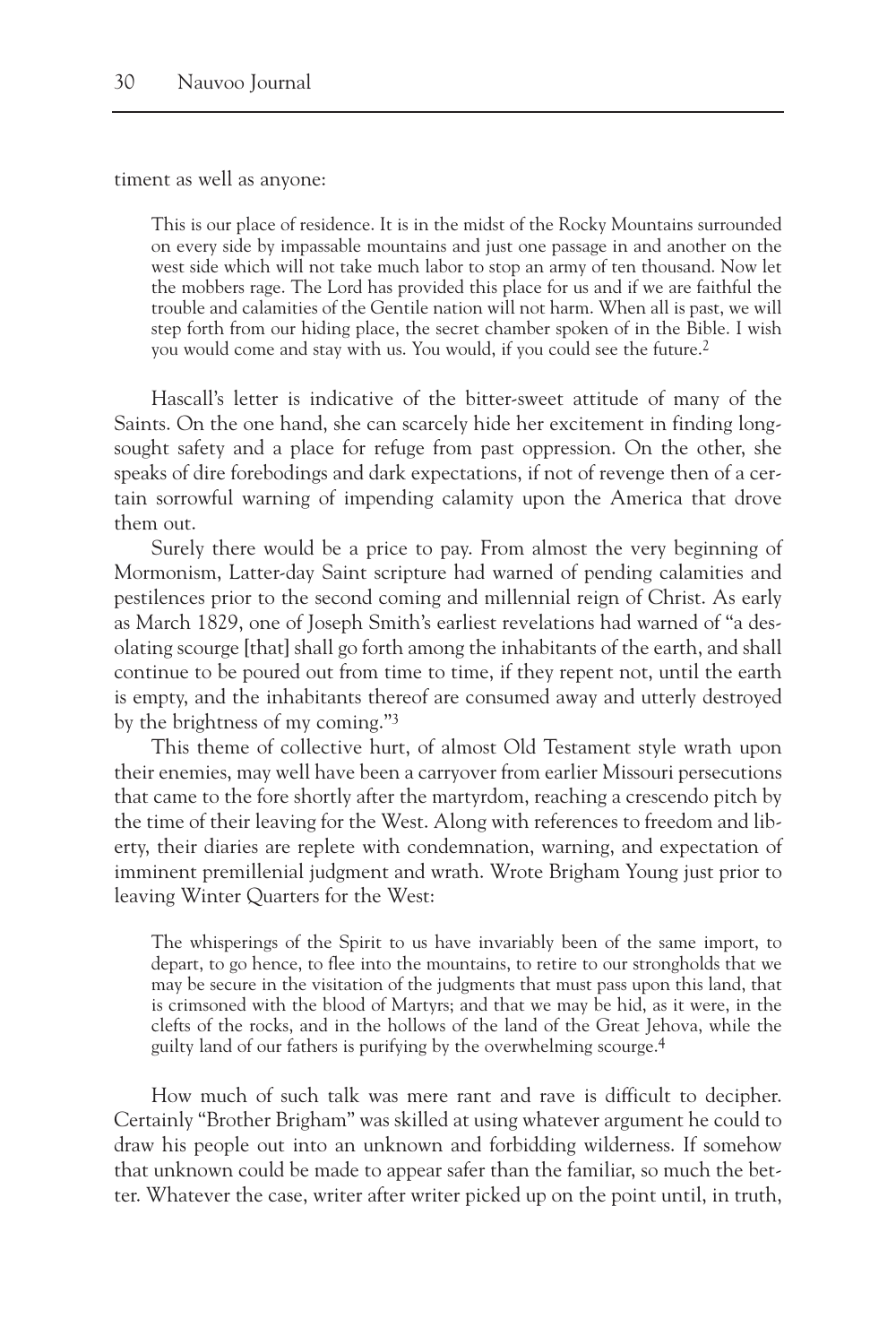it became almost a tenet of their faith.

Eliza R. Snow, favored poetess and women's leader in the "Camp of Israel," captured well the sentiment of the rank and file as to their seeking religious liberty, fleeing their enemies, and warning of dire consequences upon America when she penned the following lines somewhere in Iowa Territory just one month after leaving Nauvoo:

Let us go—let us go to the ends of the earth— Let us go, far away from the land of our birth; For the banner of "freedom" no longer will wave O'er the patriot's tomb—o'er the dust of the brave.

Let us go—let us go from a country of strife— From a land where the wicked are seeking our life; From a country where justice no longer remains— From which virtue is fled and iniquity reigns.

Let us go—let us go from a government where Our just right of protection we never can share— Where the soil we have purchas'd we cannot enjoy Till the time when "the waster goes forth to destroy."

Let us go—let us go to the wilds for a home Where the wolf and the roe and the buffalo roam Where the life-inspir'd "eagle" in "liberty" flies— Where the mountains of Israel in majesty rise.<sup>5</sup>

Wilford Woodruff, a respected leader and apostle, wrote at the end of 1847: "[We] have made a journey more than 1,000 miles to the Rocky Mountains, and sought out a place for a city, a stake of Zion, and a temple of the Lord that the Saints may have a place to flee to while the indignation of the Lord passeth over the nation that hath driven them out."6

As to their freedom of religion, the careful student will surely notice that the exodus had a profoundly liberating impact on the doctrines, practices, and governance of the Church. The fact of the matter is that in the necessity of movement and migration across river, prairie, and mountain, Church leaders had to adapt their theology and culture to new surroundings and dramatically changing circumstances—so much so that some wondered if what they were seeing was what they had once known.

For example, it was along their way west that Brigham accommodated the demands of the Mormon Battalion families in particular to allow for temple sealings (marriages) outside of the temple, giving rise first to Willard Richards' octagon/endowment house in Winter Quarters in 1846 and later to the Salt Lake Endowment House in Salt Lake City in the 1850s.

Likewise, it was in Winter Quarters that the bishop's role was redefined to become that of a true shepherd of the flock to care for the many sick and dying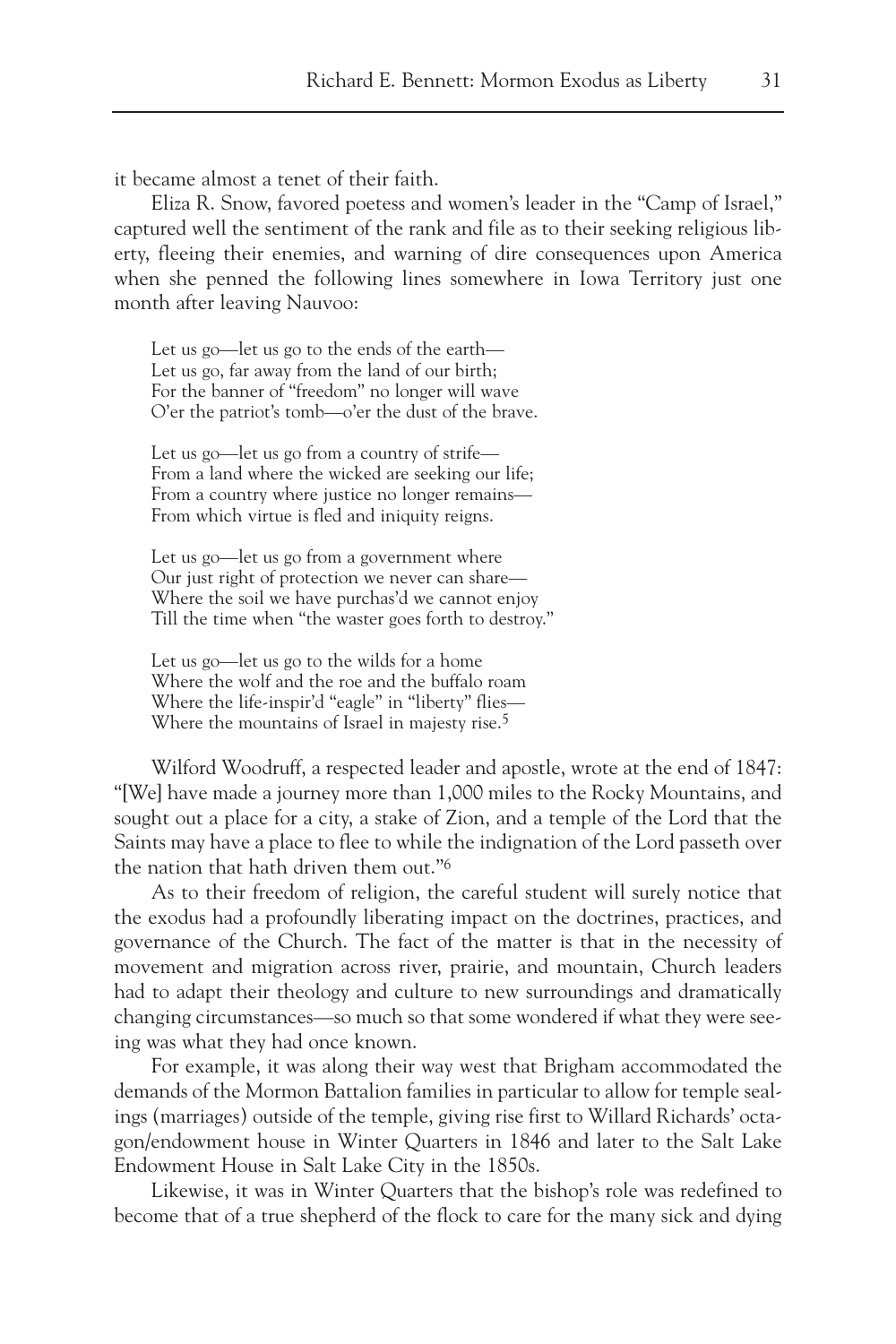at the Missouri. It was along the trail that the practice of plural marriage came more into view and much more fully understood than it had been back in Nauvoo. And it may also be argued that changing Church governance, particularly a fuller understanding of the need for a new First Presidency and the differing roles of the First Presidency, the Quorum of the Twelve, and the Seventy, was a legacy of the exodus. The point is that in their difficult travels, they found the freedom to reinterpret and apply their doctrines and revelations to fit their changing needs.

With such recurring references to these principles of liberty, freedom, safety, and divine wrath, were there any physical evidences of such sentiments? Was there, in fact, an obvious, recurring symbol of the Mormon flight to freedom?

Surely the overland trails were not without songs and symbols of many kinds. Of all the great western trail symbols, one of the best known is that "Great Register of the Desert"—Independence Rock. On 4 July 1830, William Sublette celebrated the fifty-fourth anniversary of the signing of the Declaration of Independence by christening that massive piece of granite on the Sweetwater River the name of American freedom—Independence Rock. Rising 136 feet above the surrounding terrain, this famous landmark has a circumference of fifty-nine hundred feet and covers a mass of almost twenty-five acres.7 A favorite stopping place for travelers of all political and religious persuasions, this natural monument still bears the rock-hewn inscriptions of the names of thousands of men, women, and children on their way west to new lands of hope and freedom. It remains a symbol of their endurance and of their commitment to America, more particularly so since most over landers reached this landmark just about the time of the nation's birthday.

Their accounts often make for colorful reading. John H. Brown, in an Oregon-bound camp coming on just two weeks behind Brigham Young's vanguard company of 1847, tells of how his camp arrived at Independence Rock. "As we camped there and celebrated the 4th of July, our company also added their names, with dates, etc. We here read the names that had been placed there for years before ours."8

Charles R. Parke, part of the vast number of later California gold seekers, tells of how he and his company celebrated the nation's birthday at South Pass, not far to the west of Independence Rock. "Having plenty of milk from the cows we had with us," he remembered,

I determined to [do] something no other living man ever did in this place and on this sacred day of the year, and that was to make ice cream at the South Pass of the Rockies. . . . I procured a small tin bucket which held about two quarts. This I sweetened and flavored with peppermint—had nothing else. This bucket was placed inside a wooden bucket or "Yankee Pole" and the top put on. Nature had supplied a huge bank of coarse snow, or hail, nearby, which was just the thing for this New Factory, with alternate layers of this and salt between the two buckets and with the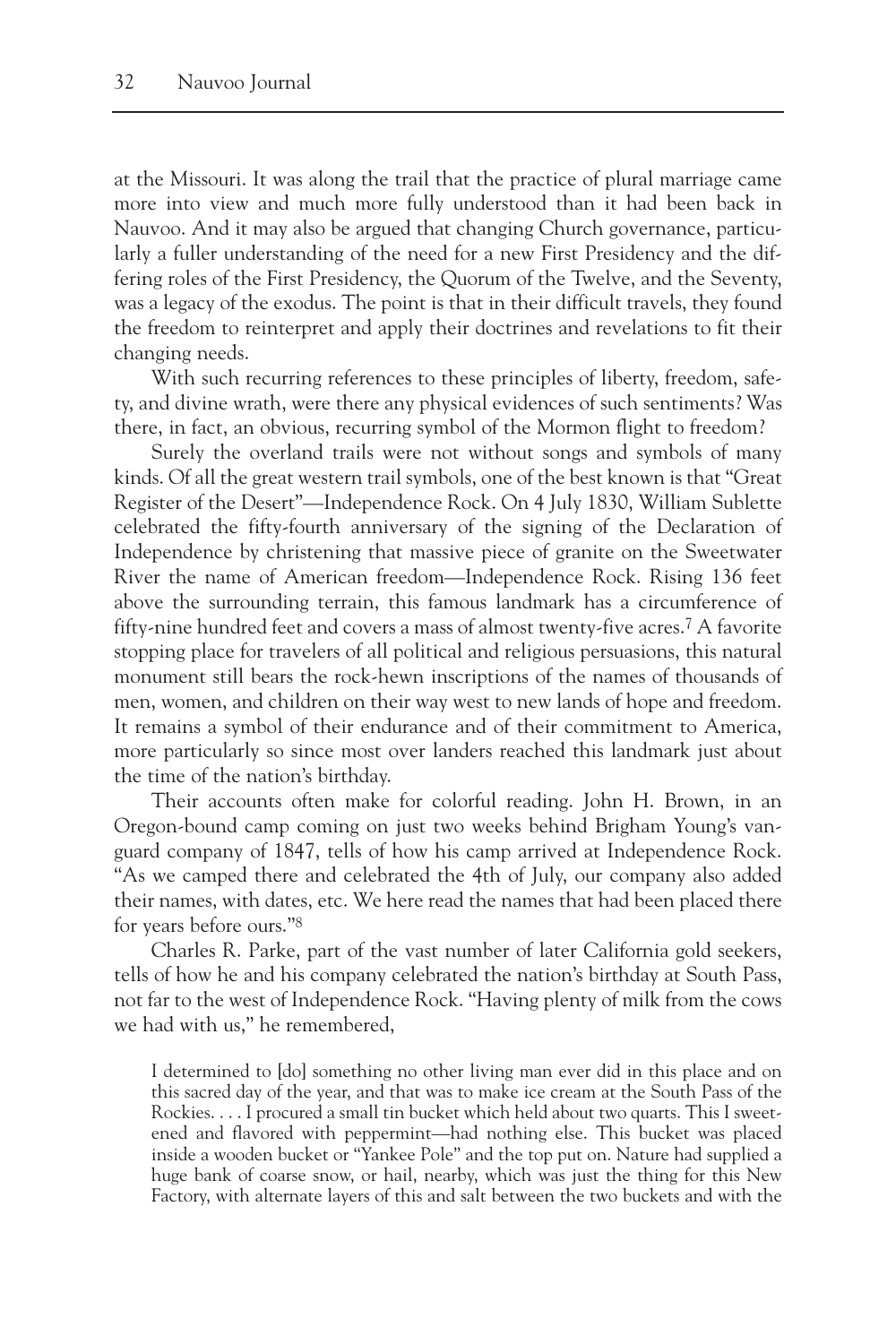aid of a clean stick to stir with, I soon produced the most delicious ice cream tasted in this place. In fact the whole company so decided and as a compliment drew up in front of our tent and fired a salute.<sup>9</sup>

Joseph Wood, another 1849 argonaut, enjoyed a similar special South Pass freedom celebration:

I fired three rounds with my rifle—one for liberty, one for home and one for success. We had a few homespun extras for dinner of which we all partook heartily. They consisted of fried cakes, fried pie and apple sauce. . . . The celebration began in earnest in the pass at evening, fireworks were displayed and many large guns were fired. Companies of men would discharge their guns in rapid succession and among the hills they sounded very loud. . . . After a while all sounds died away save that of the wolves as they howled over the body of some dead ox.10

Another party, having just crossed over South Pass, also marked the day in a similarly happy mood. Oregon-bound Samuel Hundsaker reported:

We have enjoyed ourselves quite as well as could be expected in a country like this, with little else but wild sage for our cattle to eat. It is true we did not have the "Star Spangled Banner" to wave over us, but in its absence might be seen "floating over the breeze" a cravat, handkerchief, or something else, almost anything for an imitation. Until a late hour . . . the boys in our camp were quite merry, making Fourth of July speeches.11

In stark contrast, for the Latter-day Saints on the trail in 1847, the glorious Fourth was a symbol of broken promises, shattered dreams and expectations, and unjust expulsions from their homes in Missouri and, more recently, from their City Beautiful—Nauvoo, Illinois. There were no gun salutes, no banners, and no ice cream. Only Norton Jacob, among all those in the Pioneer company of 1847, made even passing reference to the day, and then only critically. "This is Uncle Sam's Day of Independence. Well, we are independent of all the powers of the gentiles; that's enough for me."12

John Smith, a Mormon pioneer in the Emigration Camp or "Big Company" following behind Brigham's company that same year, expressed a similar sentiment. "We do not feel to celebrate the birthday of the Independence of the United States, as we have been driven from its boundaries because we worshiped God according to his laws."13

It had not always been so. During their stay in Missouri and later in Nauvoo, the Latter-day Saints had well remembered the Fourth of July. Many were New Englanders with Revolutionary War ancestry and were proud of their American heritage. For instance, in 1838, Levi Hancock, at the request of Joseph Smith, composed a song in celebration of the war with England and of America's independence from the British. Sung on the Fourth of July at the Far West temple site, their "Song of Freedom" was surely as patriotic as any other in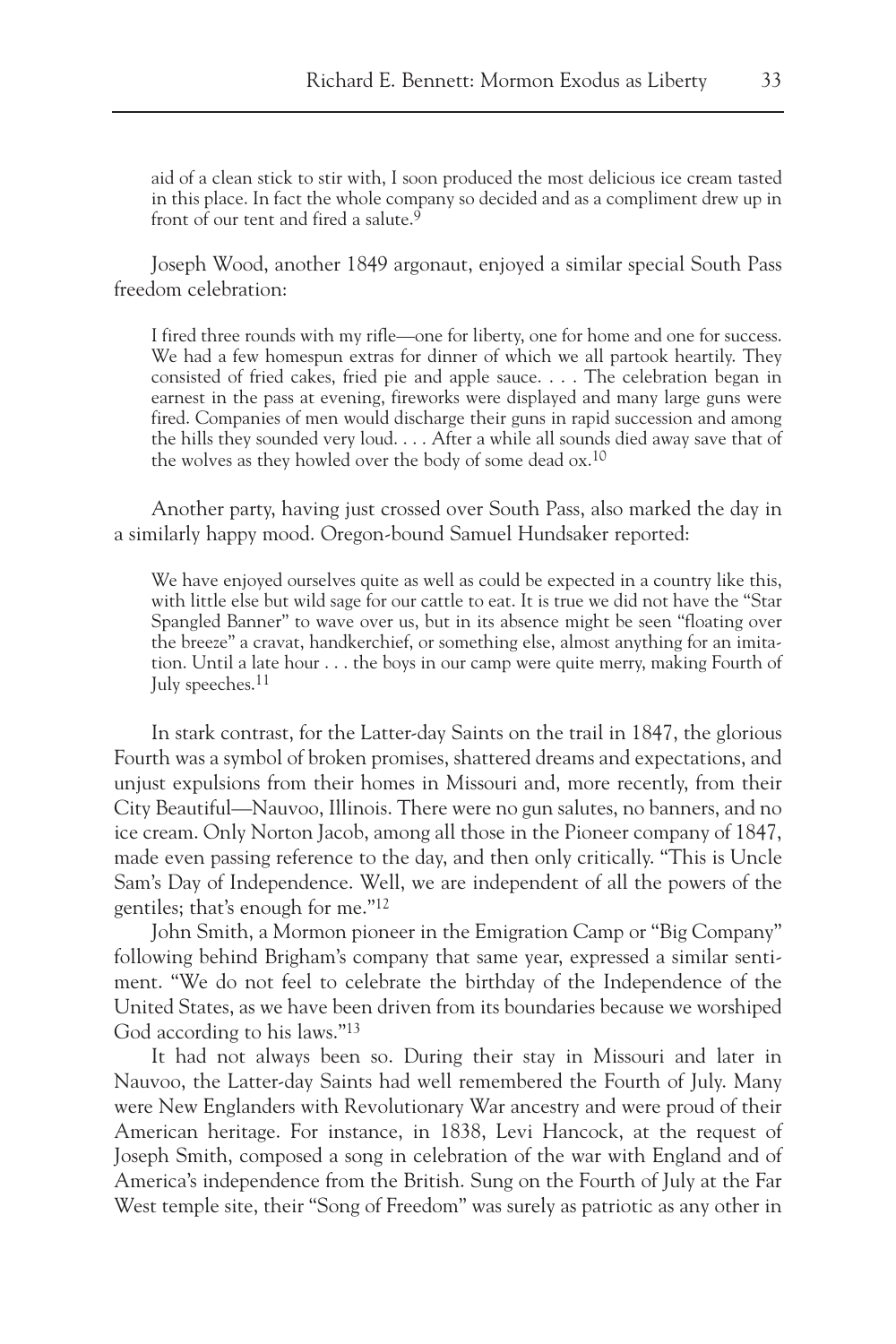the land:

God armed our forefathers with power And Washington came to their aid, In wisdom he led the great battle And soon made the Tories afraid. He raised up the Standard of Freedom And called for his brave volunteers, Who all gathered quickly around him And from their bold enemy steered. . . .

To celebrate this day of freedom Don't let it ever be lost. Remember the wars of our Fathers And also the blood they have cost. Go children, and tell the same story To our children's children unborn, How English lords, tyrants, and Tories Have once caused your fathers to mourn.<sup>14</sup>

Five years later, in 1843, on what the Mormons were still calling "a happy day," fifteen thousand people assembled at the grove near the Nauvoo Temple to listen to several speakers, including the Prophet Joseph Smith himself, extol the virtues of the Constitution of the United States while warning the government of the day to protect religious liberties and freedoms.

Yet even then some saw in the smallest things the coming conflict of allegiance. Wrote Wilford Woodruff of one most peculiar foreboding:

As the Romans took particular notice of any singular event as ominous of good or evil, so I will record a small circumstance that took place in my house this morning. Soon after I arose in the morning of this 4th Day of July my sword while hanging in its usual place unsheathed of itself and the scabbard dropped upon the floor leaving the bare blade suspended from the peg upon which it hung.15

If not the Fourth, the day the Latter-day Saints preferred to remember that exodus year of 1847 was 27 June, the third anniversary of the martyrdom of Joseph and Hyrum Smith. The enduring grief and deep sense of loss are difficult to exaggerate. Indeed, the entire Church was still in mourning. William Clayton, one of the finest trail recorders, expressed it this way.

It is three years today since our brethren Joseph and Hyrum were taken from us it was the general feeling to spend the day in fasting and prayer. But the gentile companies being close in our rear and feed scarce, it was considered necessary to keep ahead of them for the benefit of our teams, but many minds have reverted back to the scenes at Carthage jail, and it is a gratification that we have so far prospered in our endeavors to get from under the grasp of our enemies.<sup>16</sup>

If the Mormons forsook the Glorious Fourth and Old Glory as their symbols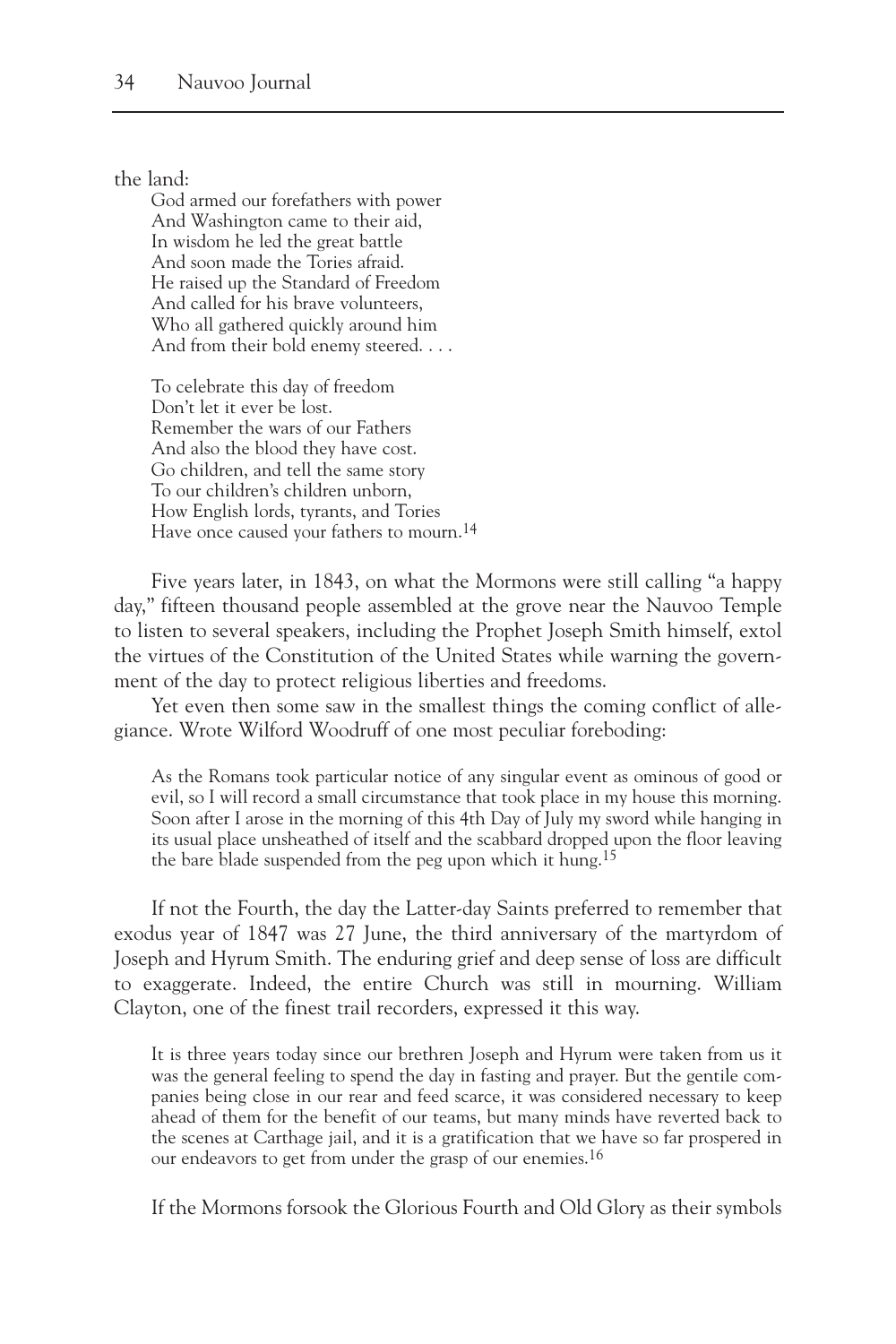of liberty, at least until a later time, what did they have in their place? Evidence exists to show that the pioneers were very serious about a flag, but one of their own make and meaning—an oversized, multicolored banner or "Ensign to the Nations." Writing in behalf of the Twelve Apostles in February 1847, Willard Richards instructed Jedediah M. Grant, then on his way to St. Louis, Missouri,

to procure on your journey . . . a sufficient quantity of the best and most suitable cloth or fabric by whatever name you may find it called, to manufacture or form a flag, or colors, for the camp, not less than 35' in length and 15' in width, composed equally of white, blue and red. Of the same or similar material as your judgment shall dictate you will get—in addition to the above—one half the amount of cloth of either the foregoing colors—in scarlet and also in purple, for insignia . . . be sure to select such articles as will long buffet the wind and weather, a charm to your own eye whenever you behold it; an honor to the union, a praise to the Saints, to be sanctioned by the Heavens and viewed with delight by all people.<sup>17</sup>

Joseph Smith had apparently contemplated such a flag shortly before his death. Brigham Young picked up on the idea and called for an enormous flag, large enough to fly over a mountain top, one that would have to be hoisted by pulleys as high as a hundred feet into the air. This banner would bear the motto, in bright red letters shaded with blue, "Religious Toleration."18

Once in the Salt Lake Valley, Brigham again referred to his banner of liberty in one of his earliest addresses. "Up there on that table ground [referring to Ensign Peak]," he declared, "we shall erect the Standard of Freedom!"19 Whether this mission was ever successful is not known. Certainly there is no reference to such a monstrous flag in any of the camp journals. Because of weight restrictions, it was probably not brought along that summer of 1847, if ever. It would appear that the purpose of such a flag was to herald a religious society but one which would also be "an honor to the union," perhaps the antecedent to a future territorial or even state flag.20

If, then, neither rock nor flag could pass as the Mormon symbol of exodus, was there yet something else? The answer is something so simple and commonly referred to in several of their journals that it has been strangely overlooked their habit of raising "liberty poles."

The origin of their liberty pole is not yet known. Likely, some knew of or remembered the famous Liberty Tree of Revolutionary War fame during the Stamp Act rebellion of 1765. Situated on Main Street in Boston, the Liberty Tree had been a rallying point for the Sons of Liberty in their fight against British taxation. Likewise, there was a famous Liberty Pole in New York where several fights had broken out between British troops and colonists in 1670.21 Whatever the early American origins of the Liberty Pole (and it may even be traced through antiquity to Roman times), it was more a Republican than it was a Puritan, or religious symbol, a rallying point for action, a gathering place for freedom's discontent.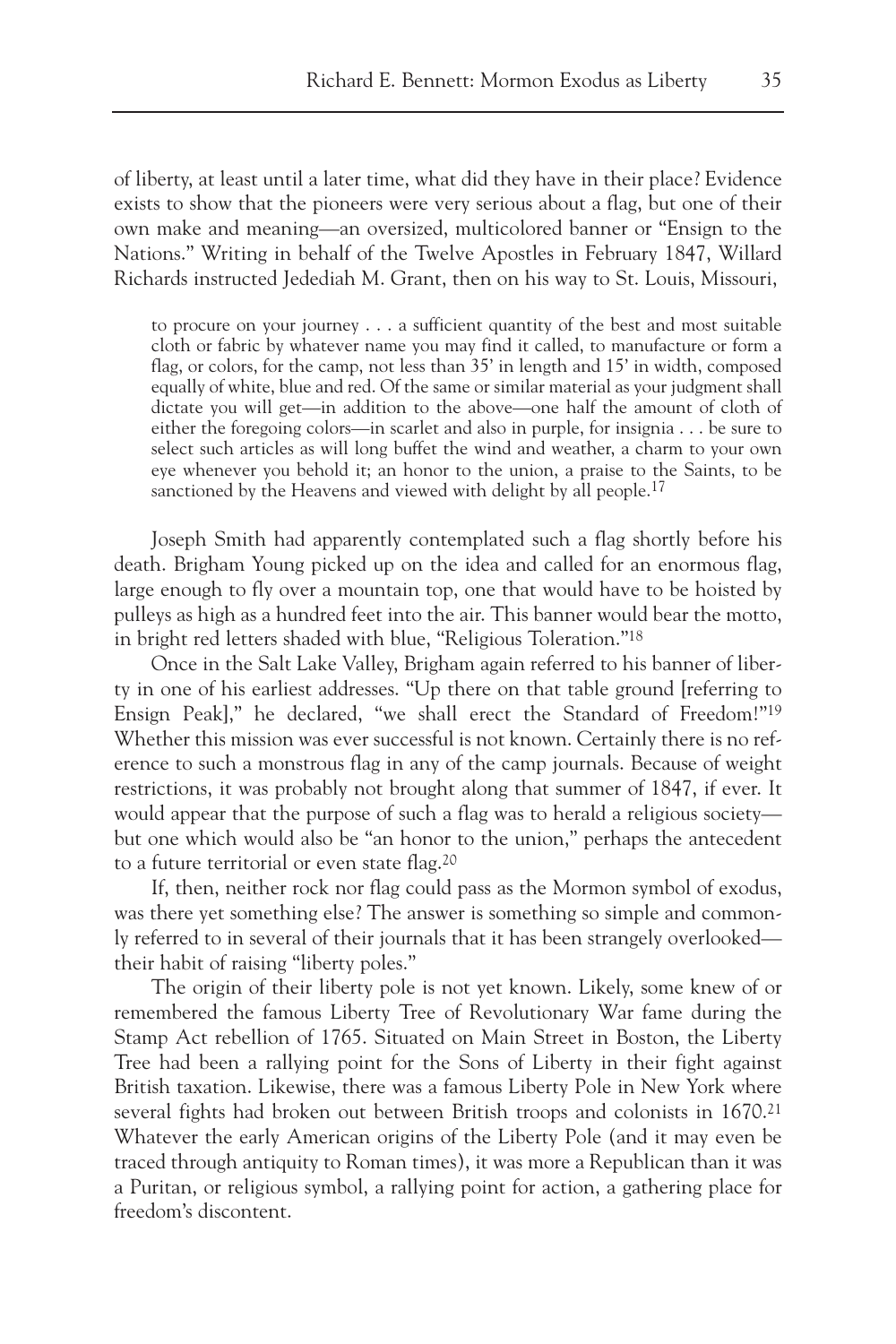

*Illustration by Susan Swan* The Early American Songbook *Prentice-Hall, Inc.*

The Latter-day Saints had erected at least one such pole before their exodus from Illinois. Back at Far West, Missouri, at the height of anti-Mormon persecutions in July 1838, Luman A. Shurtliff, along with several others, "went into the timber of Goose Creek, got the largest tree we could and made a liberty pole." Early the next morning, 4 July, they "raised the pole, raised the Stars and Stripes and then laid the cornerstone of our temple. We then assembled under the flag of our nation and had an oration delivered by Sidney Rigdon." The next day, however, came another bad omen predicting their argument with the nation. "On Sunday a cloud came over Far West, charged with electricity, and lightning fell upon our liberty pole and shivered it to

the ground. When the news reached me," Shurtliff recalled, "I voluntarily proclaimed, 'Farewell to our liberty in Missouri.'"22

Later, during the difficult trek across Iowa Territory in 1846 and then to the Rocky Mountains in 1847, the Mormons erected at least four other such poles: one at Council Point, Iowa Territory; one at the Elkhorn River [Nebraska] crossing west of Winter Quarters; one erected by the Mormon Battalion upon completing their overland march to California; and, finally, one at their new Temple Block in The Great Salt Lake City in the Great Basin. There may have been more of them in such way stations as Sugar Creek, Garden Grove, and Mt. Pisgah, Iowa Territory, and elsewhere, wherever the Saints assembled in relatively large numbers.

There is no evidence to conclude that the Latter-day Saints borrowed the symbol from other over landers. Most Oregon and California-bound trains were of various smaller groups and companies outbound from Missouri River towns not a massive movement of an entire people, culture, or religion. They probably had no need of such a post.

Readers conversant with the Book of Mormon might argue that its origins can be traced to the ancient American prophet, Moroni, and his "title of liber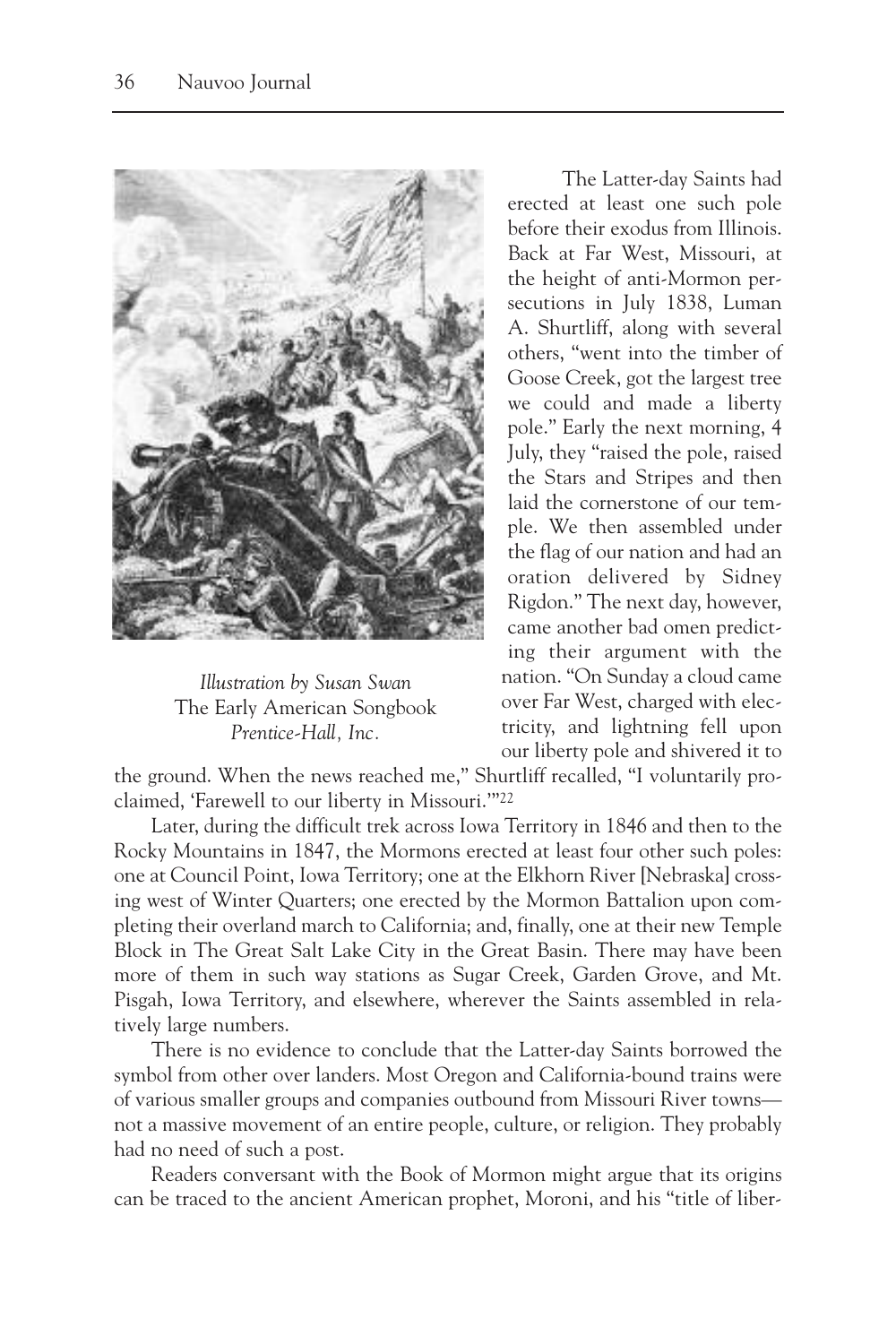ty" he presented to his people to rally their support at a time of civil unrest. "And it came to pass that he rent his coat; and he took a piece thereof, and wrote upon it—In memory of our God, our religion, and freedom, and our peace, our wives, and even our children—and he fastened it upon the end of a pole . . . and he called it the title of liberty."23 As plausible as this may sound, none of the diarists so far studied have made this connection.

The first pole of the trek west was hoisted in June 1846 at the mustering-in grounds for the Mormon Battalion near Council Point, on the Iowa side of the Missouri River across from Winter Quarters. For purposes of enlistment into the U.S. Army of the West, below their own white flag was also an American flag. George Whitaker described the scene as follows: "The Camp then moved from Council Bluffs about two miles down to a small stream and set up what we call a liberty pole, raised a flag which consisted of a white flag. The U.S. flag was planted under it."24

The second was raised at the Elkhorn River, some thirty miles west of Winter Quarters, in the spring of 1847 to mark the rendezvous point for wagons and teams bound for the West in either the vanguard or the later emigrant companies. This liberty pole was a fifty-one-foot-high willow tree pole planted six feet deep in the ground with pins eighteen inches apart from top to bottom (for climbing purposes) with a pure white flag at the top.25

Although some diarists noted that the white flag was "a signal of peace to the Indians," it was also clear that most in addition viewed it as a symbol of political and religious freedom. Consider the one erected on their new temple block in Great Salt Lake City or what is now Temple Square, not far from where the present flagpole stands. On 10 August 1848, a day selected "to celebrate the first harvest raised in the valley," the entire population convened at the bowery on the temple block at 9 a.m. Their latest liberty pole had been raised especially for the occasion. First to be hoisted to the top, against a backdrop of cannon fire and shouts of "Hosanna to God and the Lamb forever and ever, Amen," was a white flag—"our flag," as Levi Jackman put it—"not stained with any national device but pure and white [that] proudly floated in the pure, clean healthy northern breeze."26

Next, below their standard, amid further shouts of acclamation, were lifted a sheaf of wheat, a bundle of barley, another of oats, and, lastly, one of corn symbolizing a saving harvest. They then assembled within and all around the bowery to listen to remarks from Parley P. Pratt and John Taylor, camp leaders. "All went off in good order and feelings," remembered Isaac Haight, and "a splendid dinner was spread under the bowery for the occasion."27 After dinner, which lasted from noon until 2 p.m., the remainder of the day was given over to dancing, instrumental music, "prayers and preaching."28

Their expressions of liberty and delight included more than the liberty pole. Sometime during their festivities, they sang Parley P. Pratt's new composition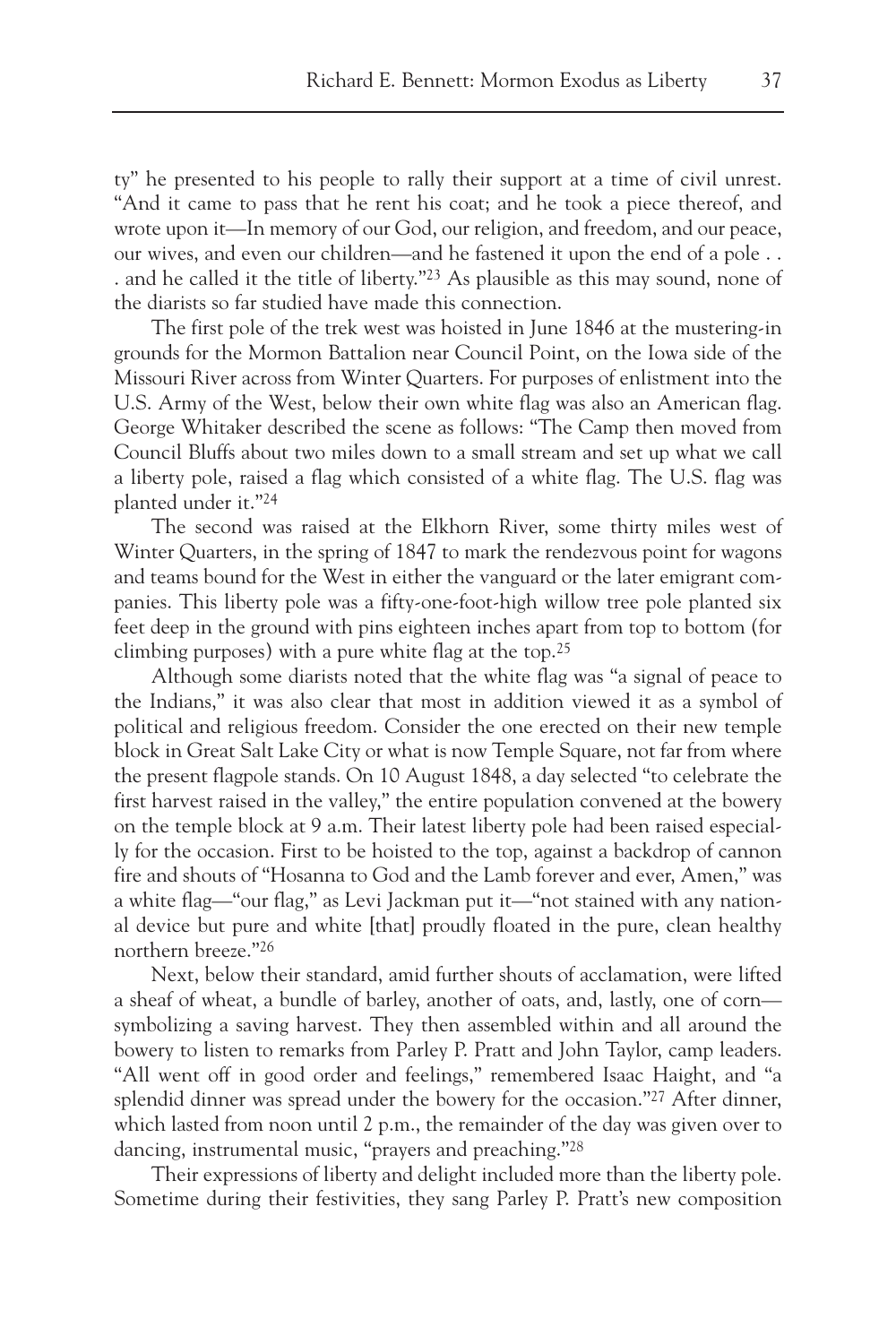entitled "The Harvest Song," which was written specifically for the occasion and which was sung to the more familiar tune "How Firm a Foundation." His lyrics contrasted vividly with those of Levi Hancock a decade before and captured well their new exodus spirit of gladness and freedom:

Let us join in the dance, let us join in the song, To the Jehovah the praises belong; All honor all glory we render to thee Thy cause is triumphant, thy people are free.

The gentiles oppressed us the heathens with rage, Combined all their forces and hosts to engage; They plundered and scattered and drove us away, They killed their shepherd, the sheep went astray.

Full long in the desert and mountains to roam, Without any harvest, without any home; They're hungry and thirsty and weary and worn, They seemed quite forsaken and left for to roam.

But lo in the mountains new sheep folds appear, And a harvest of plenty our spirits to cheer; This beautiful vale is a refuge from woe, A retreat for the Saints when the scourges o'erflow.

The States of Columbia to [pieces] may rend, And mobs all triumphant bring peace to an end; The star spangled banner forever be furled, And the chains of a tyrant encircle the world.

The storms of commotion distress every realm, And dire revolutions the nations o'erwhelm; Tho Babylon trembles and thrones cast down be, Yet here in the mountains the righteous are free.<sup>29</sup>

Perhaps none of the above should be interpreted as an attempt by the Latter-day Saints to remain permanently apart or to secede from the United States. Although feelings were mixed, most sensed that the manifest destiny of American expansion was fast on the way and that they, unwittingly perhaps, were part of it. Many of the returning Mormon Battalion soldiers were certain that their newfound mountain refuge was about to become part of America. In fact, news of the war-ending Treaty of Guadalupe Hidalgo in which upper California had been ceded by Mexico to the United States would reach them early in the fall of 1848, if it had not already done so.<sup>30</sup>

The point is that for now, the Latter-day Saints felt safe and secluded and at liberty to live and worship as they pleased. And if and when America must catch up to them, they would be in a position of political power as the first set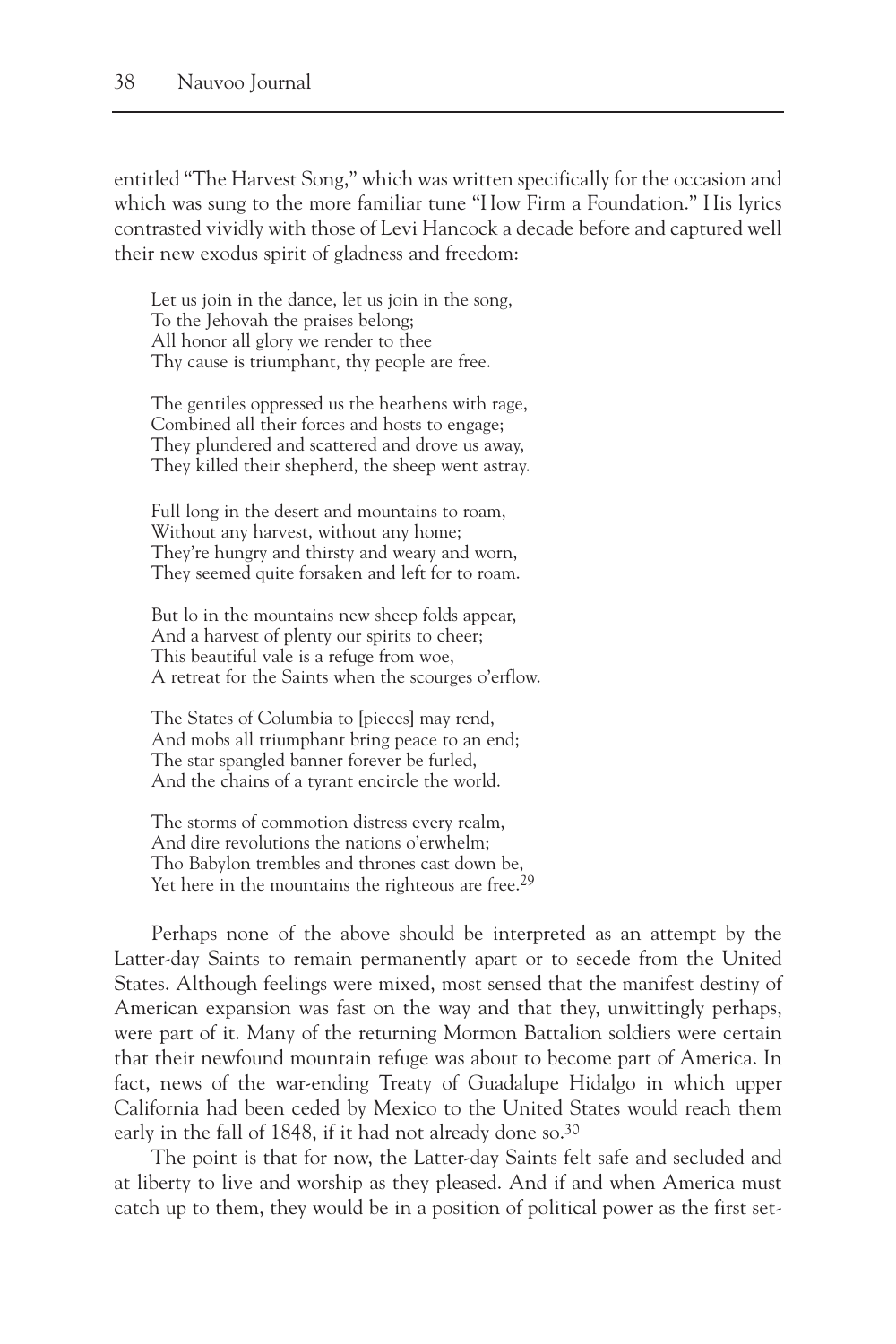tlers, an advantage they had never enjoyed before in the East.

The sense of escape, of freedom from persecutions, and of newfound liberty to worship as they so desperately desired was most certainly a contributing, motivating factor to both the cause and the success of the Mormon exodus experience. And with it came warnings and convictions of divine wrath upon America, surely a topic for further research and development. Such emotional underpinnings and spiritual convictions found expression in their various symbols, songs, and celebrations. And while much has been said about their roadometers, prairie post offices, and other trail innovations and designs, it may well be that we have overlooked and underestimated the importance of the "liberty pole" as the visual symbol of their religious and political convictions while on their way west.

It may also be stated that their exodus itself was an expression of liberty sought and freedom found. If Frederick Jackson Turner argued that the frontier spawned a new era of individual freedoms, then might one not also conclude that the Mormon exodus into that same frontier represented a collective liberty, a group freedom, for an entire people in search of a place to live and worship as they pleased? And if that sojourn into the Great American Desert demanded of them new interpretations and applications of earlier doctrines and practices in the process—which their leaders seemed willing to give—then their exodus may have established the precedent that tradition would never master their religion. They indeed would be free to understand and apply their beliefs as their new and changing circumstances demanded.

## **Notes**

1. Letter of Sidney Tanner, 13 April 1847, Harold B. Lee Library, Brigham Young University. Some of the quotations used in this paper were incorporated into my recent book, *We'll Find the Place—The Mormon Exodus 1846-1848* (Salt Lake City: Deseret Book Company, 1997).

2. Irene Hascall to Ophelia Andrews, 5 March 1848, LDS Church Historical Department, Salt Lake City.

3. Doctrine and Covenants 5:19.

4. Brigham Young to the Latter-day Saints at Mt. Pisgah and Garden Grove, Iowa Territory, 25 January 1847, Brigham Young Papers, Church Historical Department.

5. From the poem "Let Us Go" by Eliza R. Snow composed 22 March 1846 and quoted in *Personal Writings of Eliza Roxey Snow*, Maureen Beecher, ed. (Salt Lake City: University of Utah Press, 1995), 122.

6. Journal of Wilford Woodruff, 31 December 1847, Church Historical Department. 7. Robert L. Munkres, "Independence Rock and Devil's Gate," *Annals of Wyoming*,

40 (April 1968): 23-24.

8. Autobiography of J. Henry Brown, unpublished manuscript, Oregon Historical Society, Portland, Oregon, 10.

9. Journal of Dr. Charles R. Parke, 4 July 1849, The Huntington Library, San Marino, California.

10. Diary of Joseph W. Wood, 4 July 1849, The Huntington Library, San Marino,